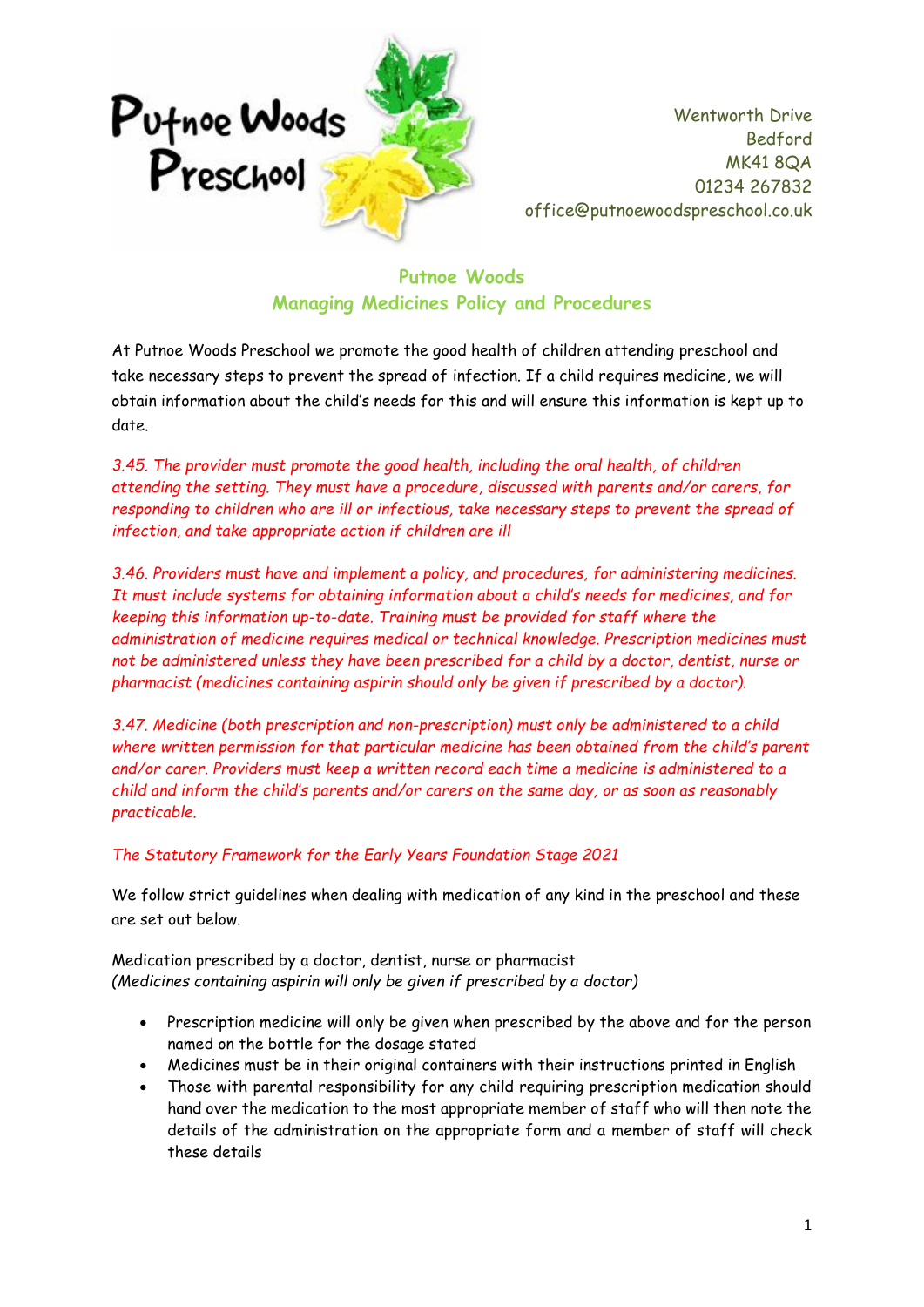

- Those with parental responsibility must give prior written permission for the administration of every medication. However, we will accept written permission once for a whole course of medication or for the ongoing use of a particular medication under the following circumstances:
	- 1. The written permission is only acceptable for that brand name of medication and cannot be used for similar types of medication, e.g. if the course of antibiotics changes, a new form will need to be completed
	- 2. The dosage on the written permission is the only dosage that will be administered. We will not give a different dose unless a new form is completed
	- 3. Parents must notify us IMMEDIATELY if the child's circumstances change, e.g. a dose has been given at home, or a change in strength/dose needs to be given
- The preschool will not administer a dosage that exceeds the recommended dose on the instructions unless accompanied by written instructions from a relevant health professional such as a letter from a doctor or dentist
- The parent / carer must be asked when the child has last been given the medication before coming to preschool and the staff member must record this information on the medication form. Similarly, when the child is picked up, the parent or carer must be given precise details of the times and dosage given throughout the day. The parent's signature must be obtained at both times
- At the time of administering the medicine, a member of the management team will ask the child to take the medicine and offer it in a manner acceptable to the child at the prescribed time and in the prescribed form. (It is important to note that staff working with children are not legally obliged to administer medication)
- If the child refuses to take the appropriate medication, then a note will be made on the form

## **Non-Prescription Medication**

- The preschool will not administer any non-prescription medication containing aspirin
- The preschool will only administer non-prescription medication such as Calpol or Piriton on 1 occasion only should they have a high temperature of 38 or higher
- If a child needs liquid paracetamol or similar medication during their time at preschool, such medication will be treated as prescription medication with the preschool providing one specific type of medication should parents wish to use this - Calpol
- If the preschool feels the child would benefit from medical attention rather than nonprescription medication, we reserve the right to refuse preschool care until the child is seen by a medical practitioner
- On registration, parents will be asked if they could complete a medication form to consent to their child being given a specific type of liquid paracetamol, Calpol. This form will state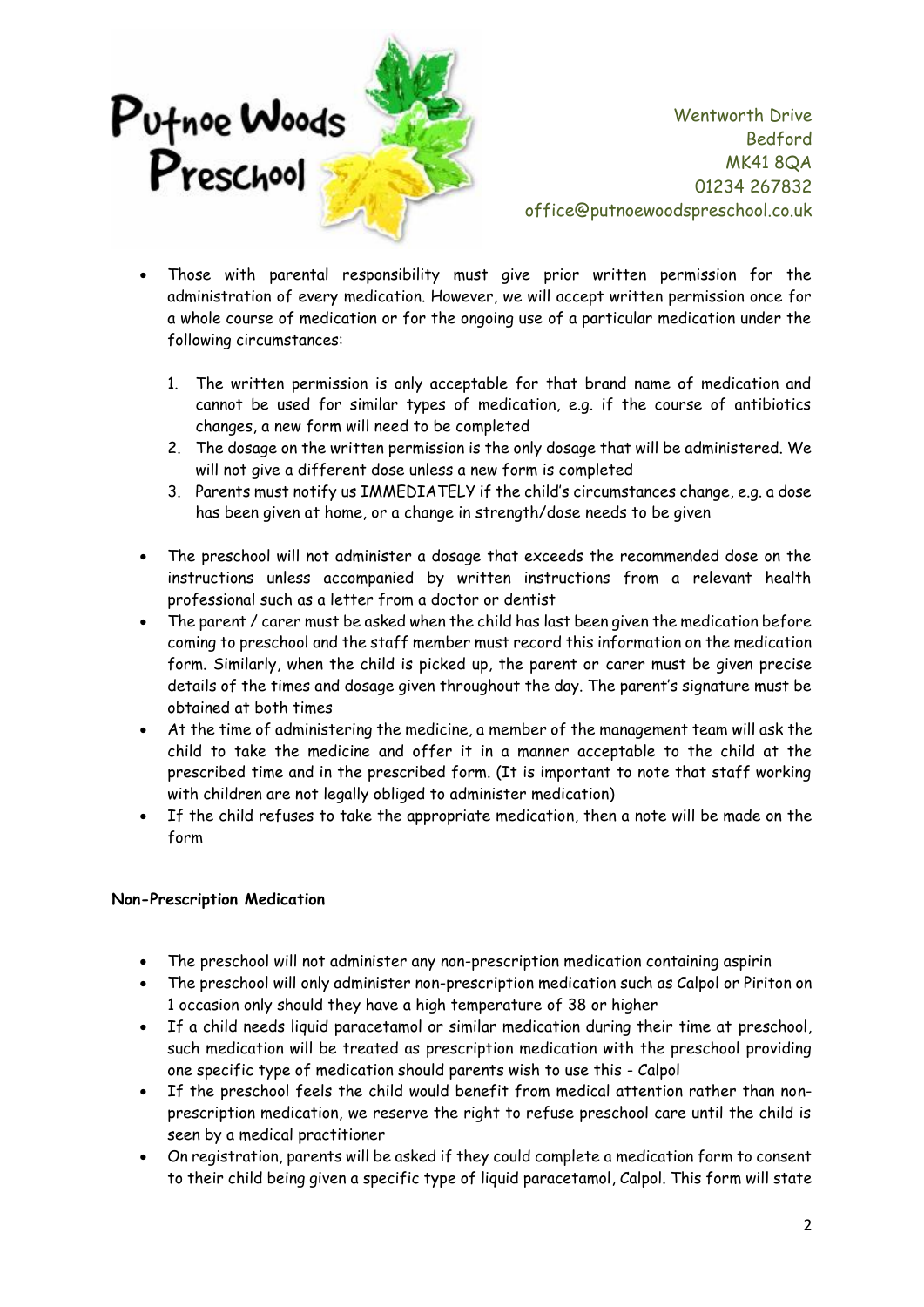

the dose to be given, the circumstances in which this can be given e.g. the temperature increase of their child, the specific brand name or type of non-prescription medication and a signed statement to say that this may be administered in an emergency if the preschool CANNOT contact the parent

- An emergency preschool supply of fever relief (e.g. Calpol) and anti-histamines (e.g. Piriton) will be stored on site. This will be checked at regular intervals by the designated trained first aider to make sure that it complies with any instructions for storage and is still in date
- If a child does exhibit the symptoms for which consent has been given to give nonprescription medication during the day, the preschool will make every attempt to contact the child's parents. Where parents cannot be contacted then the preschool manager will take the decision as to whether the child is safe to have this medication based on the time the child has been in the preschool, the circumstances surrounding the need for this medication and the medical history of the child on their registration form.
- Giving non-prescription medication will be a last resort and the preschool staff will use other methods first to try and alleviate the symptoms. The child will be closely monitored until the parents collect the child
- The preschool will only administer 1 dose of Calpol whilst in the care of preschool and will be requested to go home as soon as possible (symptom of COVID 19)
- For any non-prescription cream for skin conditions e.g., Sudo cream, prior written permission must be obtained from the parent and the onus is on the parent to provide the cream which should be clearly labelled with the child's name
- If any child is brought to the preschool in a condition in which he/she may require medication sometime during the day, the preschool manager will decide if the child is fit to be left at the preschool. If the child is staying, the parent must be asked if any kind of medication has already been given, at what time and in what dosage and this must be stated on the medication form
- As with any kind of medication, staff will ensure that the parent is informed of any nonprescription medicines given to the child whilst at the preschool, together with the times and dosage given
- The preschool DOES NOT administer any medication unless prior written consent is given for every medicine.

### **Injections, pessaries, suppositories**

As the administration of injections, pessaries and suppositories represents intrusive nursing, we will not administer these without appropriate medical training for every member of staff caring for this child. This training is specific for every child and not generic. The preschool will do all it can to make any reasonable adjustments including working with parents and other professionals to arrange for appropriate health officials to train staff in administering the medication.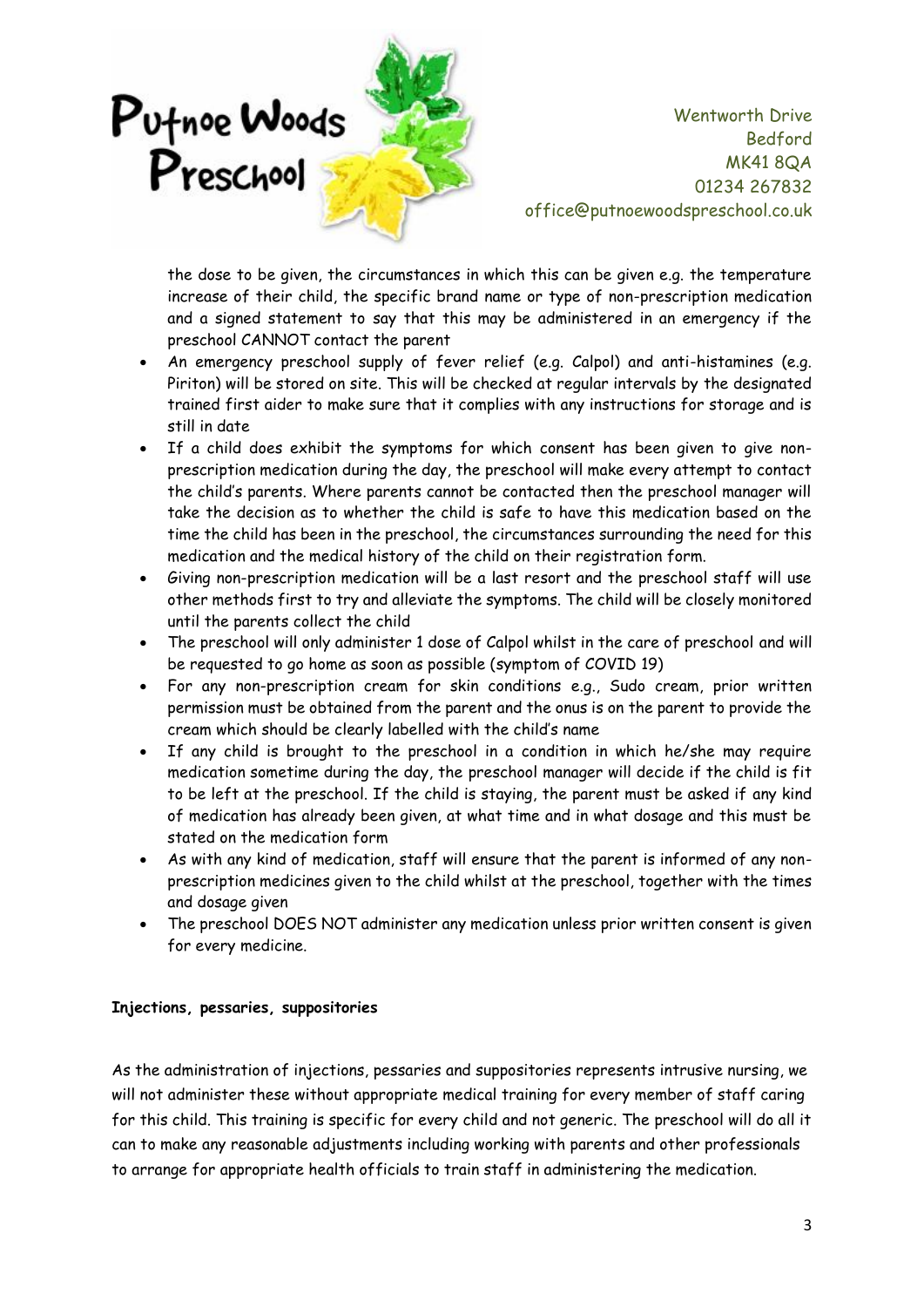

#### **Storage**

All medication for children must have the child's name clearly written on the original container and kept in a closed box, which is out of reach of all children.

Emergency medication, such as inhalers and EpiPens, will be within easy reach of staff in case of an immediate need, but will remain out of children's reach.

Any antibiotics requiring refrigeration must be kept in a fridge inaccessible to children.

All medications must be in their original containers, labels must be legible and not tampered with or they will not be given. All prescription medications should have the pharmacist's details and notes attached to show the dosage needed and the date the prescription was issued. This will all be checked, along with expiry dates, before staff agree to administer medication.

# **This policy is in compliance with GDPR ( General Data Protection Regulations) May 2108**

**Putnoe Woods is committed to safeguarding and promoting the welfare of children and young people, employees, students, volunteers, trustees and parents and expects all staff and volunteers to share this commitment.**

| Date of Policy: | Created By: |
|-----------------|-------------|
| September 2014  | Jo Skelton  |
|                 |             |

| <b>Review Date</b> | Reviewer     | Amendments           |  |
|--------------------|--------------|----------------------|--|
|                    |              |                      |  |
| December 2015      | Jo Skelton   |                      |  |
| September 2016     | Jo Skelton   |                      |  |
|                    |              |                      |  |
| September 2017     | Jo Skelton   |                      |  |
|                    | Mandi Cowley |                      |  |
| May 2018           | Jo Skelton   | GDPR statement added |  |
|                    |              |                      |  |